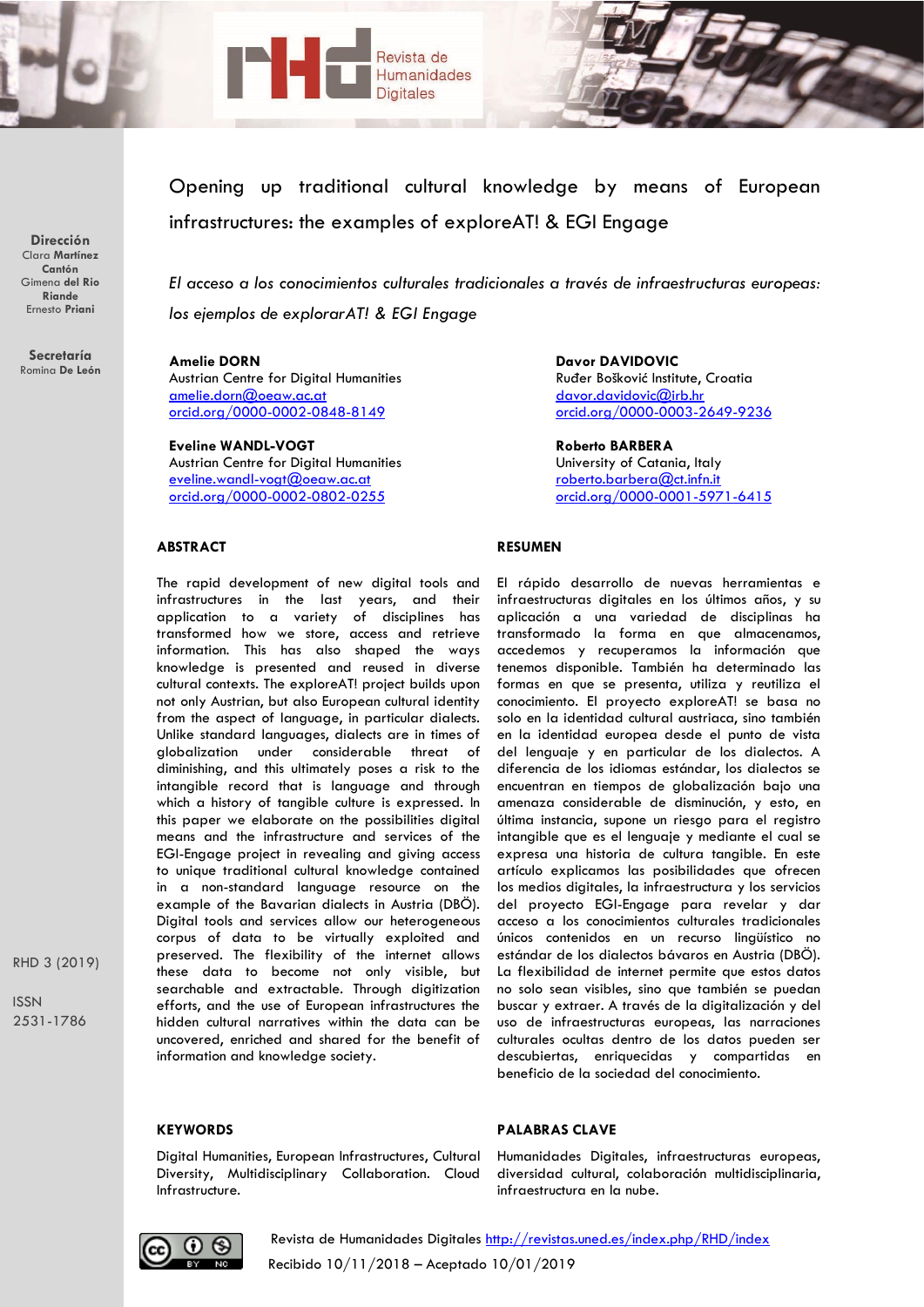## **1. INTRODUCTION**

In this paper we elaborate on the possibilities digital means and infrastructures offer in revealing and giving access to unique traditional cultural knowledge (UNESCO, 2002) contained in a Humanities data set, namely a non-standard language resource on the example of the Bavarian dialects in Austria [Datenbank der Bairischen Mundarten in Österreich/Database of Bavarian dialects in Austria (DBÖ)] (Wandl-Vogt, 2008) and related dbo@ema [Database of Bavarian Dialects in Austria-electronically mapped] (Wandl-Vogt, 2010), with the original analogue data originating from a time of the early 1900s in the area of the former Austro-Hungarian Monarchy. The DBÖ language resource is explored and exploited in the context of the Digital Humanities project exploreAT! (Wandl-Vogt et al., 2015) and is being embedded into a digital environment for further cultural and linguistic exploration and connectivity to other infrastructures and initiatives (e.g. COST Action IS1305: European Network of e-Lexicography (ENeL). Here, we describe on the example data set of DBÖ dealt with in exploreAT! how cultural knowledge implicitly and explicitly represented in Humanities data can be opened for various approaches and stakeholders and made accessible by making use of European digital infrastructures and their services such as EGI.

This paper thus provides insights into the collaboration between the two projects at a specific moment in time. In what follows we provide a sketch of the computational framework, architecture and infrastructure of the Horizon 2020 project EGI-ENGAGE and one of its community-driven groups-DARIAH-Competence Centre and services developed within it, the SADE (Storing and Accessing DARIAH contents on EGI) use case, and the results of this transdisciplinary collaboration. Finally, a future outlook towards European open science is given from the perspective of digital infrastructures, with possibilities of tools and services to facilitate such processes.

## **2. HUMANITIES & DIGITAL CONTEXTS: THE EXAMPLE OF THE EXPLOREAT! PROJECT**

The rapid development of new digital tools and infrastructures in recent years and their application to a variety of disciplines has transformed how we access information available to us. Computational methods, digital tools and infrastructures, in particular, have allowed to discover and open Humanities data in novel ways. This has also shaped the ways how knowledge in a diverse cultural context is accessed, used and reused. In the case of the Humanities, user-tailored digital tools and services offer a wide range of possibilities, which we describe here on the example of a use case (SADE) arising from the Digital Humanities (DH) project exploreAT! in connection to the EGI-Engage project and related services and infrastructures.

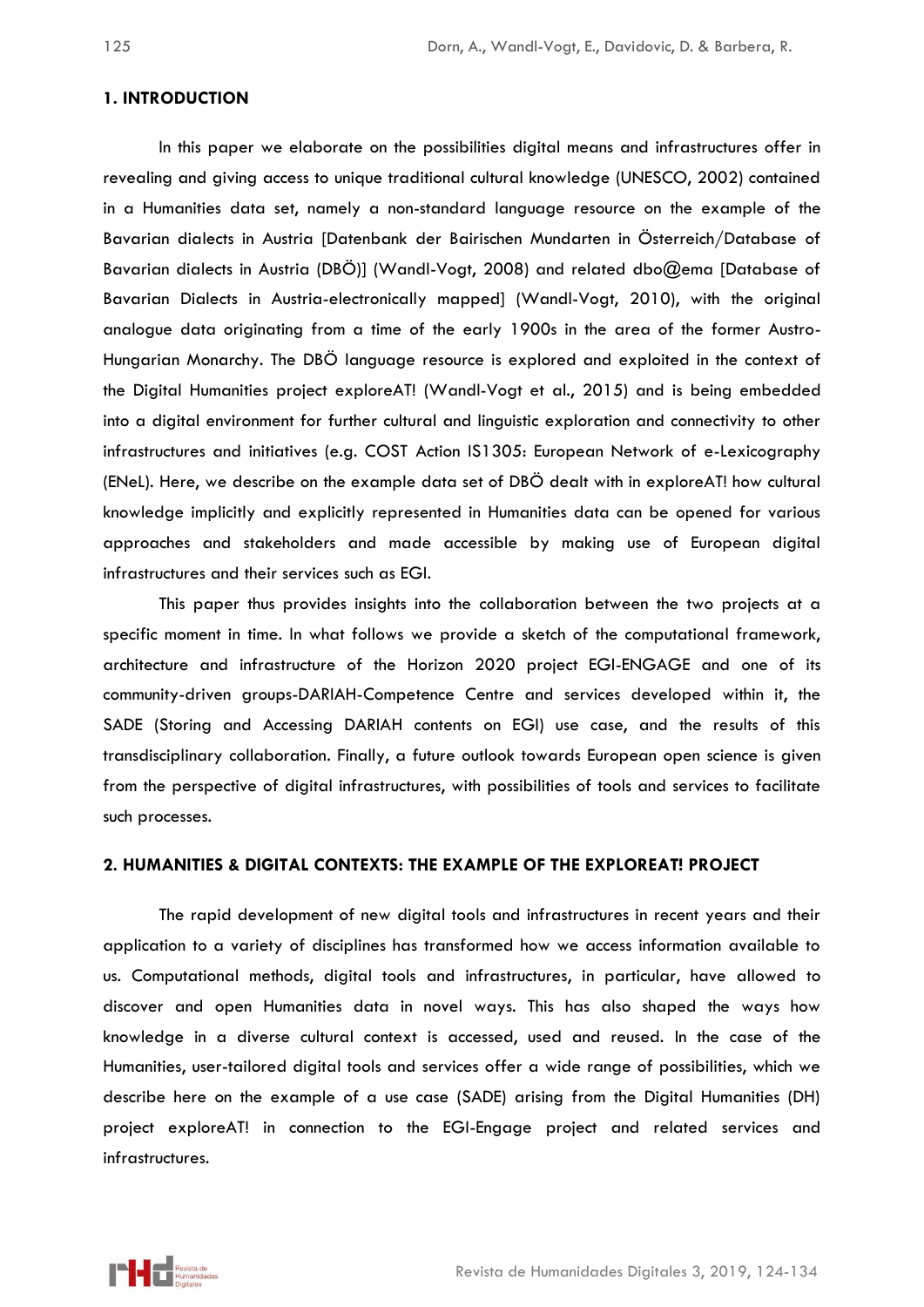exploreAT!-"exploring Austria's culture through the language glass"<sup>1</sup> (Wandl-Vogt, Kieslinger, O'Connor & Theron, 2015) is a cross-disciplinary Digital Humanities project, implemented at the Austrian Academy of Sciences, Vienna. It brings together expertise from the areas of semantic technologies (ADAPT CENTRE @ Dublin City University, Ireland), visual prototyping (GRIAL-USAL @ Universidad de Salamanca, Spain) and crowd science to give access to and discover cultural knowledge contained within a more than one hundred year old non-standard language resource, which has been made accessible also in a digitized way (DBÖ [*Datenbank der Bairischen Mundarten in Österreich/Database of Bavarian Dialects in Austria*]) (Wandl-Vogt, 2008; 2010). Parts of the database content have also been made available as part of a (currently five volume) dictionary (WBÖ, 1970).

The cohort of the digital collection comprises digitized and original data collection questionnaires and related answers (figure 1) together with excerpts of various vernacular dictionaries and other folklore literature, counting around a total of 3.6 million entries. While the *DBÖ* and *dbo@ema* appear to be primarily resources for linguistic study, they are at the same time a rich source of cultural information on various aspects of Austrian life and traditions (e.g., food, festivities, popular customs, etc.) originating from the time of the multicultural and multilingual Habsburg Monarchy until today.

Johnann, Ber. Landeck Wien Kingling 3. Ergänzungsfragebogen. klaims Rigfl : bufunction binkoform mi Magneright, Mispersofal in / it of copies 2 byle Spring below) reasighe<br>All stal Carterine  $3.322$  at  $\sigma$ rohe guay<br>Vilato 15 hole EINGEGEBEN C. Kelin

Figure 1. Example of an original data collection questionnaire (left) and answer paper slips (right).

Through complex semantic data models dealing with the cultural content in the original data collection questionnaires and related answers (Abgaz et al., 2018a; Abgaz et al., 2018b), the linking to other data sets and frameworks (LOD) is enabled. At the same time, data exploration by means of visual tools and prototypes (Benito, Dorn, Wandl-Vogt & Theron, 2018) gives access to cultural knowledge contained in a traditional language resource from a visual

<sup>1</sup> See: [https://www.oeaw.ac.at/acdh/projects/exploreat/.](https://www.oeaw.ac.at/acdh/projects/exploreat/)

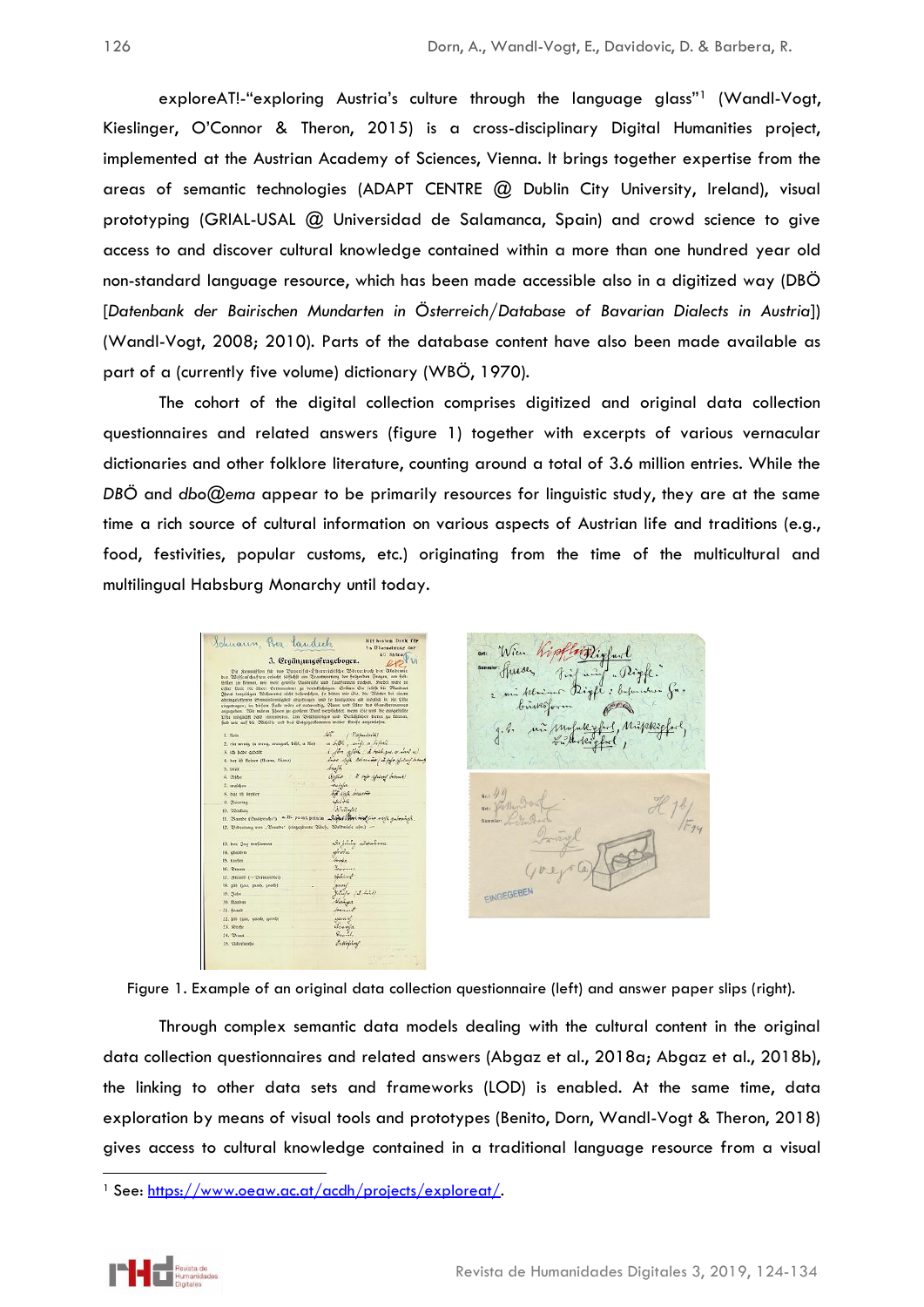perspective, as these tools enable the unlocking of knowledge, patterns and relations and increase the accessibility for and connection to other data sets, disciplines or user groups (Dorn et al., 2018). As an early citizen science project (Finke, 2013), it also embodies a community effort of preserving the primary method of oral communication within the common population at the time (Wiesinger, 2014), captures how Bavarian dialect plays a vital role in day to day Austrian culture, and shines light on the European character and importance of this particular dialect (UNESCO, 2014).

The described digital tools therefore allow our heterogeneous corpus of data to be virtually exploited and preserved (Jones & Ogilvie, 2013; Wandl-Vogt et al., 2015; Schopper et al., 2015). Given the connectivity enabled by the internet, it allows these data to become not only visible, but searchable and extractable. Through the digitization efforts, the hidden cultural narratives within the dictionary corpus can be uncovered (Meecham, 2013; Annoni, 2010).

The exploreAT! project thus builds upon both Austrian as well as European cultural identity, from the aspect of language, in particular dialect. Unlike standard languages, dialects are in times of globalization under considerable threat of diminishing, which ultimately poses a risk to the intangible record that is language and through which a history of tangible culture is expressed. There is thus a pressing need to preserve such information, but at the same time also to bring the valuable cultural information contained within to life by making it accessible and reusable, also across disciplines. exploreAT! is thus essentially a demonstrator project, serving as an example on how to bring Humanities data into wider digital infrastructures, as will be described by the SADE use-case below, and also by the services<sup>2</sup> EGI-Engage and DARIAH-CC offer researchers across disciplines. By being a part of these wider European research infrastructures, exploreAT! makes use of the digital services and advantages EGI offers in terms of data storage, access, discovery and analysis.

# **3. COLLABORATIVE RESEARCH: KNOWLEDGE DISCOVERY THROUGH INFRASTRUCTURES AND SERVICES**

There is a trend for Digital Humanities projects to draw on widely available infrastructures and services for archiving, accessing and analysing their data. Wider European infrastructures and frameworks, such as DARIAH-EU (DARIAH-EU), CLARIN (CLARIN-ERIC) and CESSDA (CESSDA-ERIC), supported by the European projects such as COST ENeL, EGI ENGAGE (Wandl-Vogt, Barbera, La Rocca, Calanducci, Carrubba, Inserra, Kalman, Sipos, Farkas & Davidovic, 2016), EOSC-hub (EOSC, 2018) and OpenAire-Advanced (OpenAire, 2018) enable our approach to be enriched and connected to related cultural undertakings on not only a European level, but also within a global network. These infrastructures bring to fruition the

<sup>2</sup> See: [https://www.egi.eu/services/.](https://www.egi.eu/services/)

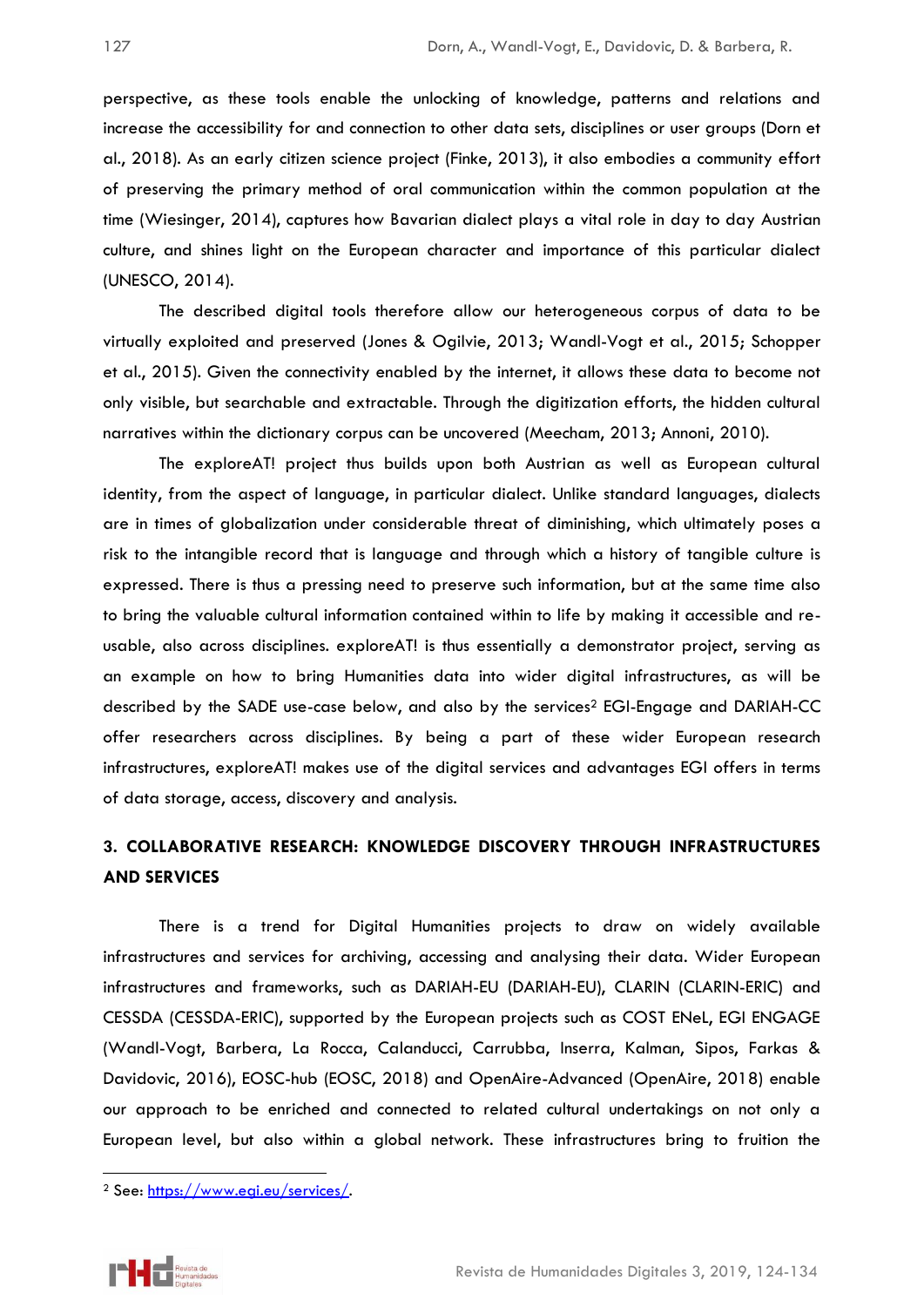methodological development of the exploreAT! interdisciplinary project (e.g. Open Innovation in Science). Complying with the standards of these frameworks results in optimal interoperability, which benefits and enriches the knowledge of a shared, diverse European culture.

There are, however, only a few Pan-European research initiatives providing access to einfrastructures that offer user-tailored services and applications. The EGI-Engage project and related DARIAH-CC we describe below are such initiatives. DARIAH-CC in particular aims to widen the usage of the wider European e-infrastructures in the Arts and Humanities research, offering not only services, but also know-how and training.

In order to make the data and the research outcomes visible, searchable and reusable to a wider audience, novel digital technologies, services and platforms are used, some of which developed, maintained and offered by various domain-specific research infrastructures, but also general-service providers such as EOSC-hub and OpenAire, which aim to make the European Open Science Cloud (EOSC, 2017) a reality.

In what follows, the EGI infrastructure and services will be described together with a use case (SADE) from the Humanities that relates to the exploreAT! project.

## **4. THE EGI INFRASTRUCTURE & DARIAH COMPETENCE CENTER (DARIAH CC)**

One of the research efforts that aimed to improve the visibility and accessibility of the culturale knowledge and language diversity in Europe were undertake during the EGI-Engage project (EGI-Engage, 2015). EGI stands for *European Grid Infrastructure* and is a federated einfrastructure offering advanced computing, storage and application services for research and innovation3. The grid initiative spans over 32 countries with over 300 data centres and cloud providers, offering compute power, storage, clouds and applications. In this context, the Horizon 2020 EGI-Engage project aims at accelerating the implementation of Open Science Commons, expanding the capabilities of a European backbone of federated resources, data, services, knowledge & expertise. The project consists of eight competence centres, each covering different research domains, providing infrastructural support, develop tool and services for their target research domains.

One of these competence centres is the DARIAH Competence Centre4, consisting of a virtual, international group of researchers aiming to broaden the use of advanced research infrastructures and cloud technologies, was established. The main activities of the Centre consisted of making contact with the EGI and DARIAH communities to advise DARIAH members in their infrastructural needs, provide customised e-Infrastructure services for Arts and Humanities, create demonstrator applications for the Arts and Humanities domain to show the capabilities

<sup>4</sup> See: [https://wiki.egi.eu/wiki/CC-DARIAH.](https://wiki.egi.eu/wiki/CC-DARIAH)



<sup>&</sup>lt;sup>3</sup> See: [https://marketplace.egi.eu/.](https://marketplace.egi.eu/)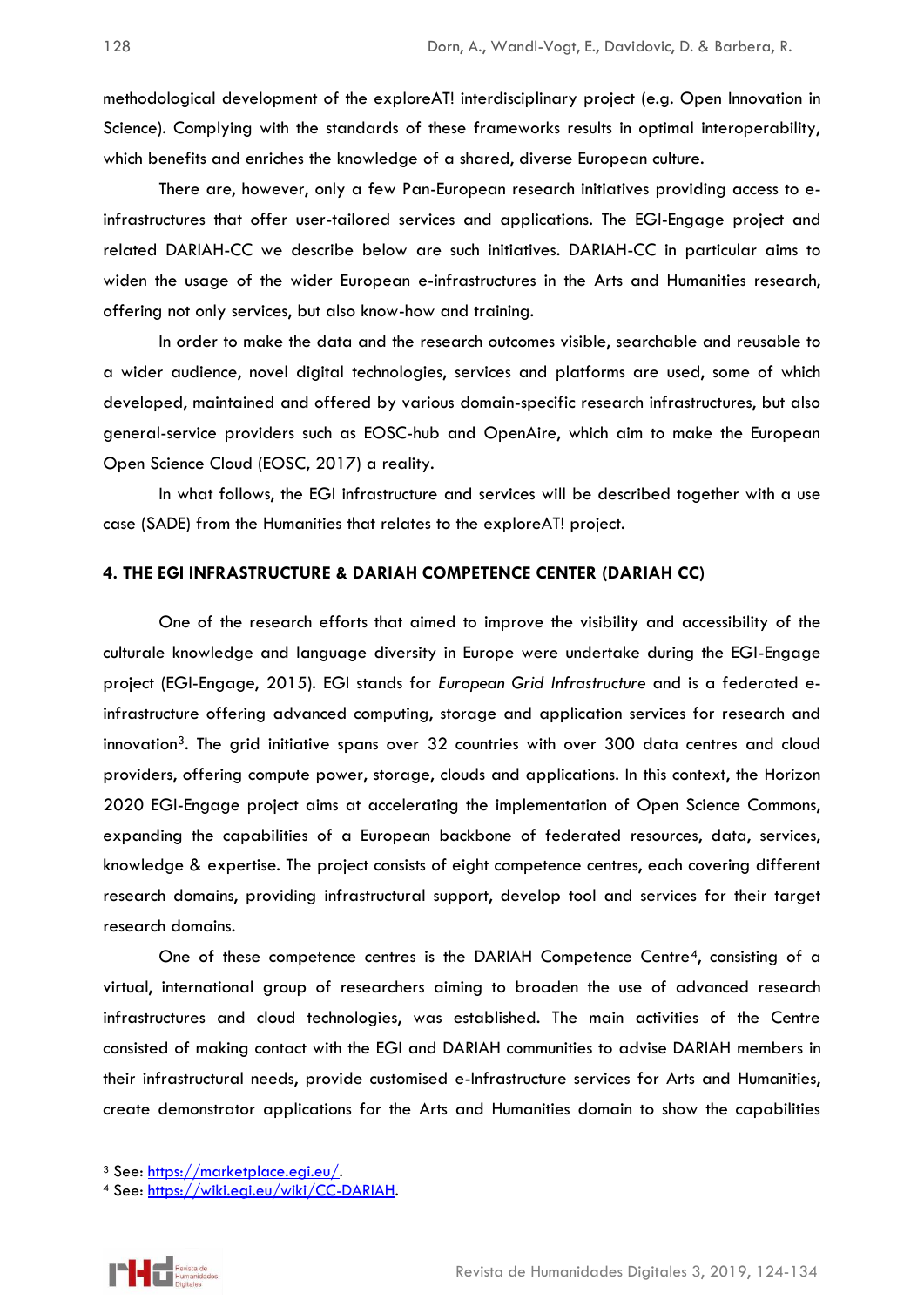and possibilities with the use of EGI and raise awareness within the Arts and Humanities scientific community about the benefits of using e-Infrastructure technologies. The centre developed and maintain a large set of general-purpose as well as research-specific services and tools at the level of e-Infrastructures, technologies, apps and services and the community, which are shown in detail in figure 2. At the bottom level, the centre makes access to the underlying EGI Federated Cloud infrastructure, which consists of a large number of computational and storage resources, operated by various data-centre (cloud site) providers within well-established and mature EGI network of resource providers. At the same time, the Centre allows users to use the DARIAH AAI credentials to access the provided resources via the DARIAH Science Gateway5. The Centre established the DARIAH Science Gateway, above the underlying resources (figure 2, in the layer *Technologies*), acting as a central point for connecting the end-user applications and services, such as Semantic Search Engine and DBÖ, with the underlying EGI resource (e.g. EGI FedCloud infrastructure<sup>6</sup>). In the technology layer the Gateway support a few different frameworks used by several use-cases and applications, such as glibrary<sup>7</sup> framework used in the SADE project and DBÖ. From the user perspective, the only interaction is done with the Gateway (figure 2, *apps & services layer*), via the user services and applications web-interfaces (portlets) integrated into the Gateway.



Figure 2. Architecture (software and service stack) of the DARIAH-Competence Centre. Image: CC noDerivatives nonCommercial 4.0.

The Competence Centre thus enables the exploreAT! project to be connected to a wide range of available cultural resources. Via the DARIAH Science Gateway , a web-based online portal, access to the Semantic Search Engine (SSE) is given, which facilitates the connection to a

<sup>&</sup>lt;sup>7</sup> See: [https://glibrary.ct.infn.it/glibrary\\_new/index.php.](https://glibrary.ct.infn.it/glibrary_new/index.php)



<sup>5</sup> See: [https://dariah-gateway.lpds.sztaki.hu/.](https://dariah-gateway.lpds.sztaki.hu/)

<sup>&</sup>lt;sup>6</sup> See: [https://wiki.egi.eu/wiki/Federated\\_Cloud\\_user\\_support.](https://wiki.egi.eu/wiki/Federated_Cloud_user_support)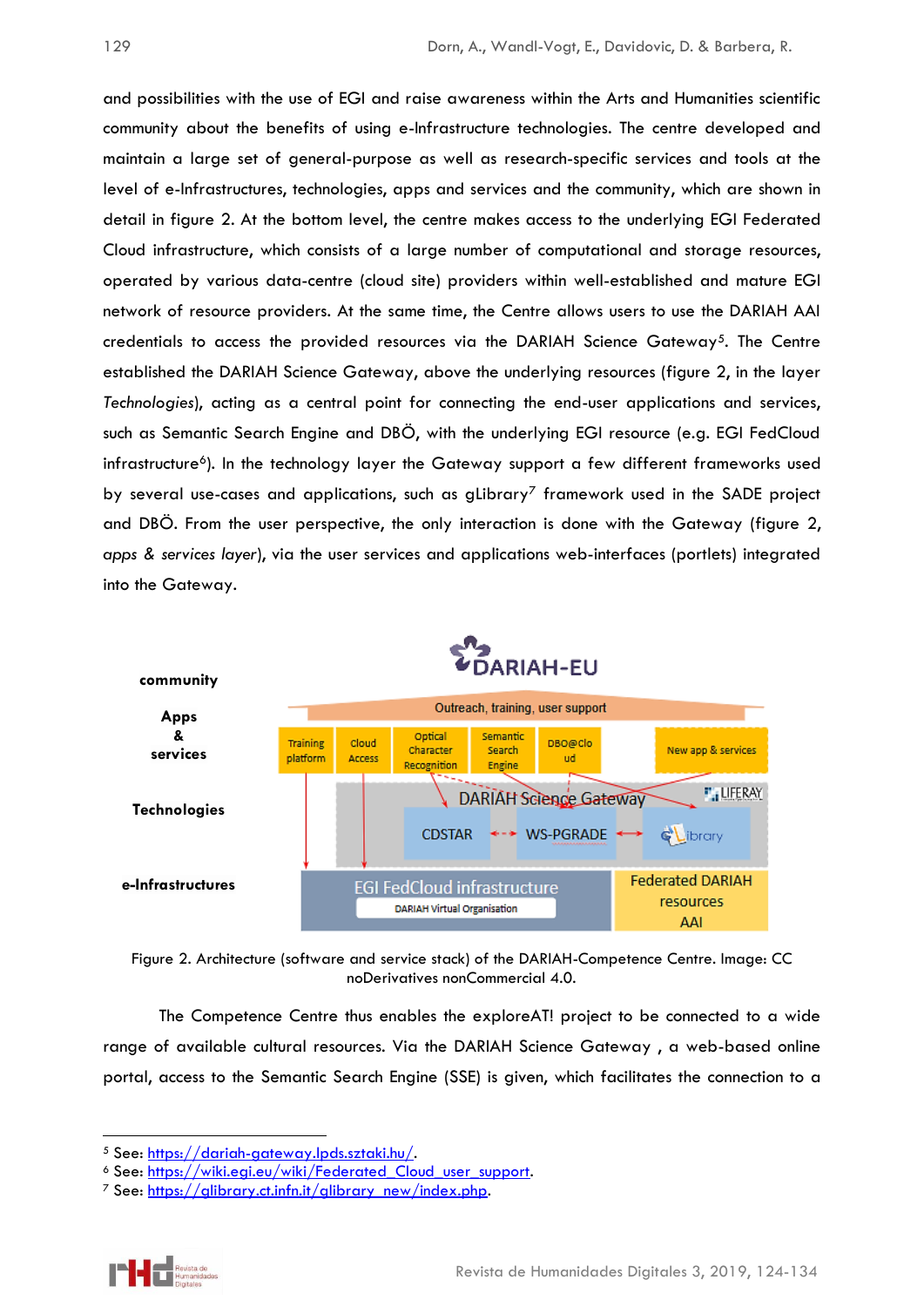number of services, including Europeana<sup>8</sup>, Cultura Italia<sup>9</sup>, PubMed<sup>10</sup>, etc. These aggregation services offer valuable points for interlinking cultural and linguistic data.

## **5. THE SADE USE CASE**

The SADE use case (Storing and Accessing DARIAH contents on EGI) serves as an example of collaboration between Humanities and e-Infrastructure providers. It makes specifically use of a DBÖ dataset (questionnaires, as also dealt with in exploreAT!) in the context of the EGI infrastructure. Generally, the overall goal of this use case was to create a digital repository of DARIAH contents using the framework developed by the Italian National Institute of Nuclear Physics (INFN), gLibrary, to create and manage archives of digital assets (data and metadata) on local, grid and cloud storage resources. The digital repository, taking into account the requirements of the DARIAH end-users, is accessible at the DBÖ@Cloud repository<sup>11</sup>. From the DBÖ dataset, more than 20.000 records are accessible via fetch and show (figure 3). The DBÖ dataset more specifically concern the cohort of the former data collection questionnaires, in particular their metadata, but also scans of the original images. For these data, filter options and customization of display are enabled. The metadata comprises several aspects of information contained in the records. In addition, metadata may be removed or added to, annotations added and multimedia resources previewed and downloaded. By taking advantage of the EGI infrastructures and services, these Humanities data has now been made available on the cloud, where previously storage and accessibility to such data had been only given on local drives of the institution. By bringing the data into the EGI infrastructure, wider access, discoverability and re-use possibilities are enabled that go beyond the Humanities community and open the data again to new perspectives and research questions of different disciplines.

Making our Humanities data freely available also for other actors to draw on, facilitates work within a citizen science context, where citizens can be challenged to work with such data in the context of cultural lexicography scenarios. On a wider level, making data available also to other institutes and disciplines offers opportunities for future cooperation and partnerships with institutions on a global level. As far as data security is concerned, mirroring our data on the EGI infrastructures offers higher levels of data security than simply keeping data stored on local drives.

<sup>&</sup>lt;sup>11</sup> See: [https://dariah-gateway.lpds.sztaki.hu/web/guest/dbo-portlet.](https://dariah-gateway.lpds.sztaki.hu/web/guest/dbo-portlet)



<sup>8</sup> See: [https://www.europeana.eu.](https://www.europeana.eu/)

<sup>9</sup> See: [www.culturaitalia.it/.](http://www.culturaitalia.it/)

<sup>10</sup> See: [https://www.ncbi.nlm.nih.gov/pubmed/.](https://www.ncbi.nlm.nih.gov/pubmed/)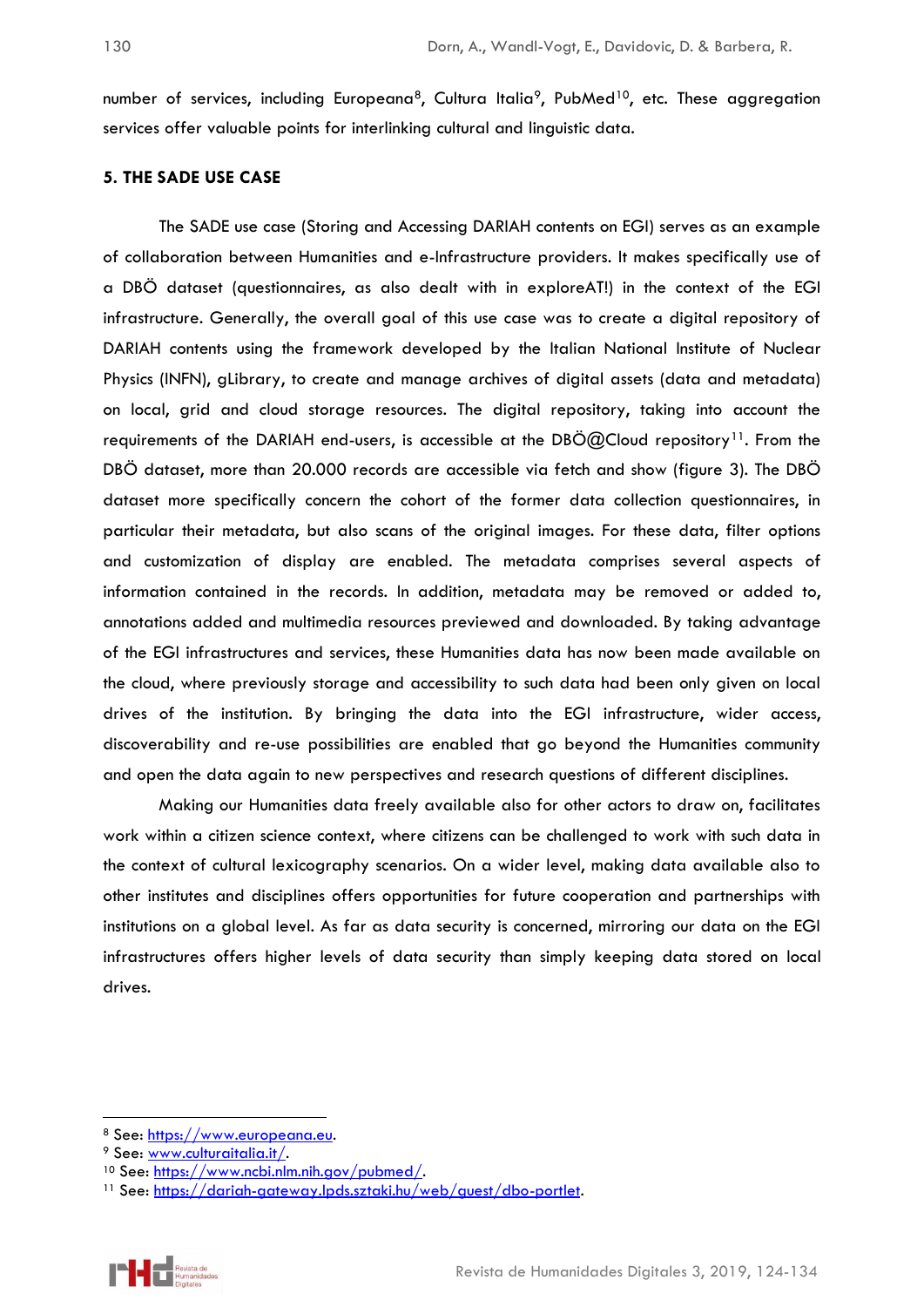| Applications / DBO Portiet                   |             |                     |                                                         |                                                                                                                                                                                                                                                                                                                                            |                                                                                           | <b>ASON</b>              |
|----------------------------------------------|-------------|---------------------|---------------------------------------------------------|--------------------------------------------------------------------------------------------------------------------------------------------------------------------------------------------------------------------------------------------------------------------------------------------------------------------------------------------|-------------------------------------------------------------------------------------------|--------------------------|
| Material                                     |             | Eugen               |                                                         |                                                                                                                                                                                                                                                                                                                                            | 14:16004                                                                                  |                          |
| Tout                                         |             | Autor.              | Kurzzitat                                               | Lange tab                                                                                                                                                                                                                                                                                                                                  | Two 14:2                                                                                  |                          |
| Material guns 7.EPs. Dombin                  |             | Breier, Eugen Franz |                                                         | Ern Dombirn (1933. Brews, Eugen Franz, Material zum 7. EPb. Doll.                                                                                                                                                                                                                                                                          |                                                                                           |                          |
| Material gum & EFb. Dombire                  |             | Breier, Eugen Franz | En Dombin (1877) Preview Window                         |                                                                                                                                                                                                                                                                                                                                            |                                                                                           | Download<br>$1 - 173.90$ |
| Material gum 1 EFs. Roschitz                 |             | Frischauf, Eugen    | Em Roschitz (ttl)                                       |                                                                                                                                                                                                                                                                                                                                            |                                                                                           |                          |
| Material pure 2 EFS. Roschitz                |             | Frischauf, Eugen    | Em Röschitz (tt)                                        | 42. fecien (Qludjerade): Antonione-                                                                                                                                                                                                                                                                                                        | 43. Majde (Mayn, Mejdun): Marketer                                                        |                          |
| Material zum 3.EFt. Röschitz                 |             | Frischauf, Eugen    | Em Roschitz (11)                                        |                                                                                                                                                                                                                                                                                                                                            |                                                                                           |                          |
| Material zum 4 EFb. Röschitz                 |             | Frischauf, Eugen    | Em Roschitz (11)                                        | 44. Citcine werten (fibmeitien, feien uff.):                                                                                                                                                                                                                                                                                               | There presented                                                                           |                          |
| Material pum 6.EFb. Roschitz                 |             | Frachauf, Eugen     | Em Roschitz (1)                                         | 45. Stufe am cheblisten: Cannofan-                                                                                                                                                                                                                                                                                                         | 16. State als thefall applet as four suite                                                |                          |
| Material zum 6 EFb. Röschtz                  |             | Frischauf, Eugen    | Em Roschitz (II)                                        | 48. Darn, Danfe (Debeutung) Lee Handsong.<br>47. Ziarn, Zianfe im Gtall: Cheatener.                                                                                                                                                                                                                                                        |                                                                                           |                          |
| Material zum 7.EFb. Röschitz                 |             | Frischauf, Eugen    | Ern Roschitz (11)                                       | 49. most (moean) Ochfenian spenare Daffas. 50. most (moe, mona, most) Stuberan genere Festing<br>52. $Alice = 52.5$<br>Areel Stinber; Ab administration of the<br>51.<br>S3. ble linte Shanb: for these of Taison<br>54. bie rechte Sanb: als anoff faces<br>55. Streeter (Winsabt); The Research<br>56. Stuechte (Webraabi): and Channels |                                                                                           |                          |
| Material zum 5.EFb. Umhausen                 |             | Lutz, Eugen         | Erh Umhsnitt#1                                          |                                                                                                                                                                                                                                                                                                                                            |                                                                                           |                          |
| Material punt & EPs. Unhausen                |             | Lutz, Eugen         | Em Umhsnitt@3                                           |                                                                                                                                                                                                                                                                                                                                            |                                                                                           |                          |
| Material guns 7.EFb. Univauses               |             | Lutz, Eugen         | Em. Umhsn. (193)                                        |                                                                                                                                                                                                                                                                                                                                            |                                                                                           |                          |
| Material zum 8 EFS. Unitausen<br>Lutz, Eugen |             |                     | Em Umhen (193)                                          | 58. Tradition, Traditional bound might good.<br>57. Sabu am Tab: Alayson                                                                                                                                                                                                                                                                   |                                                                                           |                          |
|                                              |             |                     | 80. Dora mir einen Cobilling: Lauf einen von Infeldenzu |                                                                                                                                                                                                                                                                                                                                            |                                                                                           |                          |
|                                              |             |                     |                                                         |                                                                                                                                                                                                                                                                                                                                            | 60. avime Fichtenafte vom Zaum bacten: Turist berich starbusbanken, myn                   |                          |
|                                              |             |                     |                                                         | 61. junge Tichtenäfte zu Geren barten: Gant G. Anaellan<br>62. Steingatter (Golbuce, Gelfchier, Steifchiegg)er uff.): And fallen<br>63. Pitcheralm, Wintenfalse: Zwiftman Lass. 64. firbata (Cinofpracte): Laws. Exp. of                                                                                                                   |                                                                                           |                          |
|                                              |             |                     |                                                         |                                                                                                                                                                                                                                                                                                                                            |                                                                                           |                          |
|                                              |             |                     |                                                         |                                                                                                                                                                                                                                                                                                                                            |                                                                                           |                          |
|                                              |             |                     |                                                         |                                                                                                                                                                                                                                                                                                                                            |                                                                                           |                          |
|                                              |             |                     |                                                         | 65. Third has see in hen Thorrern , Pfarrer, Cohneiber, er ift fleiner, ein fleiner Sund"<br>gleich ober verfehleben gesprochen (die mundartliche Cautung jedes der genannten                                                                                                                                                              |                                                                                           |                          |
|                                              |             |                     |                                                         |                                                                                                                                                                                                                                                                                                                                            |                                                                                           |                          |
|                                              |             |                     |                                                         |                                                                                                                                                                                                                                                                                                                                            | wenn Henry Tipusion, Reaccure Morrow from                                                 |                          |
|                                              |             |                     |                                                         |                                                                                                                                                                                                                                                                                                                                            | 66. Pferd, Pfarrid, Pfarf (für bas Bieb): Andersammen                                     |                          |
| Category                                     | File Type   | File Name           | Container Path                                          |                                                                                                                                                                                                                                                                                                                                            | 67. Zingelb beim Gefinbebingen (Veitaf, Zeinfaf, Zirre, Saftlgelb uff.) [Linut-sage-safe- |                          |
| Questionaires                                | intage/jpeg | 00000060 jpg        | Questionaires EFb Innsbruck Images 214-                 | 68. Swetchter Sowia Same                                                                                                                                                                                                                                                                                                                   | 69. Strieche (Zwerfchfenart): Archivester                                                 |                          |
| Questionaires                                | image lowg  | 00000060 log        | Questionaires Eff b Thrisbruck Images (214-2)           |                                                                                                                                                                                                                                                                                                                                            | 70. Dilaume (Clusiprache): Pressurance. 71. Roben (Clusiprache): 2773/222-                |                          |
| Questionaires                                | image joeg  | 00000000 jpg        | Questionaires EFb Innsbruck Images (214-2)              |                                                                                                                                                                                                                                                                                                                                            | 72. Sipper(tein), Siber(tein), Sweifer(tein) uff. (Swetfddenart): Zwadziang,              |                          |
| Questionaires                                | image joes  | 00000000 jpg        | Questionaires EFb Innsbruck/mages/214-2                 |                                                                                                                                                                                                                                                                                                                                            | 73. Nonband, Neupaute, Nouvampen uff. (Swetfddenart): 222 - 222 September                 |                          |
| <b>Questionaires</b>                         | image joeg  | 00000080 jpg        | Questionaires EFII Innsbruck/images/2142                |                                                                                                                                                                                                                                                                                                                                            | 74. Cicefdowamm, Pfifferling, Nebling, Wildeling; Salespi                                 |                          |
| <b>Questionaires</b>                         | image joeg  | 00000080.jpg        | Questionaires EFb Inhsbruck Images 2142                 |                                                                                                                                                                                                                                                                                                                                            | 75. Schafgarbe (Shich(a)), Gacharifraut uff.): Experience                                 |                          |
| <b>Questionaires</b>                         | Image geg   | 00000000 jpg        | Questionaires EFb_Innsbrucklimages/214-2                | 76. fet fritt?                                                                                                                                                                                                                                                                                                                             | 77. Sina (Wileberg uff.): Char fand<br>Jose flist                                         |                          |
| Questionaires                                | image peg   | 00000000 jpg        | Questionaires EFb_Innabruck/images/214-2                | TH. felb fill!                                                                                                                                                                                                                                                                                                                             | paster than<br>70. Studie mit offenem Serb: Hotel Hands                                   |                          |
| Questionaires                                | image peg   | 00000060 jpg        | Questionaires EFb_Innsbruck.\mages 214-2                | ber offene Serb in alten Stüdsen:                                                                                                                                                                                                                                                                                                          | we offere Leupals                                                                         |                          |
| Questionaires                                | image jpeg  | 00000060.jpg        | Questionaires/EFb_Innstruck/images/214-2                | ber Steffelbaten beim offenen Serb<br>81                                                                                                                                                                                                                                                                                                   |                                                                                           |                          |
| Questionaires                                | image jpeg  | 00000060.jpg        | Questionaires EFb_Innsbruck/images/214-2                | 82.                                                                                                                                                                                                                                                                                                                                        | marcha Almanood<br>Sceffeltette beim offenen Seep                                         |                          |
| Questionaires                                | image/jpeg  | 00000000 pp         | Questionaires EFb Innabruck/Images/214-3                | <b>FL3.</b><br>ber Steffelbogen beim offenen Sserb                                                                                                                                                                                                                                                                                         |                                                                                           |                          |
| Questionaires.                               |             | 00000080.pg         | Questionaires EFb (Innabruck/Images/214-2               |                                                                                                                                                                                                                                                                                                                                            | <i>S. Krimmer</i>                                                                         |                          |
| Questionaires                                | image joeg  | 00000000.jpg        | Questionaires EFb Innsbruck Images/214-2                |                                                                                                                                                                                                                                                                                                                                            | 84. id) tame, wenn (fam, famat, femat uff.)                                               |                          |
| Questionaires                                | image joeg  | 00000000 jpg        | Questionaires EFa Innsbruck/mages/214-2                 |                                                                                                                                                                                                                                                                                                                                            |                                                                                           |                          |
| Questionaires                                | image loes  | 00000000 jpg        | Questionaires EFa Innsbruck images 2140                 | Ort ber Wunbart:                                                                                                                                                                                                                                                                                                                           | distantana.<br>Gerichtsbeatrt: 20 a more ca.                                              |                          |
|                                              | image geg   |                     |                                                         |                                                                                                                                                                                                                                                                                                                                            | First presences<br>23or- und Suname bes 23contworters:                                    |                          |
| Questionaires                                | image joeg  | 00000060 jpg        | Questionaires EFb (Innsbruck/Images/214-2               | <b>Ottery:</b>                                                                                                                                                                                                                                                                                                                             | 54 Julia<br>Obeburtsort: West Linghison                                                   |                          |
| Questionaires                                | image/jpeg  | 00000080 jpg        | Questionaires EFb_innsbruck/images/214-                 |                                                                                                                                                                                                                                                                                                                                            | Einalger Gewähremann: from Pageira Aughstree Deffen Alter: 70 Jackson                     |                          |
| Questionaires                                | image joeg  | 00000080.jpg        | Questionaires EFb (Innsbruck/Images/214-)               |                                                                                                                                                                                                                                                                                                                                            |                                                                                           |                          |
| Questionaires                                | image/jpeg  | D0000080 lpg        | Questionaires EFb Innsbruck/Images/214-                 |                                                                                                                                                                                                                                                                                                                                            | Radfenbang unfrantiert in beiliegenbem Briefumichlagt                                     |                          |
| Questionaires                                | image(jpeg) | D0000060.jpg        | Questionaires Effit: Innatiruok/Images/214-             |                                                                                                                                                                                                                                                                                                                                            | Hond and Warel Holyboards Wome, Winn-                                                     |                          |
| Questionaires                                | image(geg   | 00000050.jpg        | Questionaires EFb_innsbruck/images/214-                 |                                                                                                                                                                                                                                                                                                                                            |                                                                                           |                          |
| Questionaires                                | Image(@eg   | 00000060.jpg        | Questionaires EFb (Innsbruck/images/2144)               |                                                                                                                                                                                                                                                                                                                                            |                                                                                           |                          |
| <b>Questionaires</b>                         | IMAGE JOBS  | 00000000 jpg        | Questionaires EFb (Innsbruck/images/214)                |                                                                                                                                                                                                                                                                                                                                            |                                                                                           |                          |
| Questionaires                                | nuste.ltet  | 00000000 jpg        | Questonaires EF b_Innstruck images 214-1                |                                                                                                                                                                                                                                                                                                                                            | Save as the correct asset for the current lemma.                                          |                          |
| Questionaires                                | image joeg  | 00000060 jpg        | Questionaires EFb_Innsbruck/images/214-5                |                                                                                                                                                                                                                                                                                                                                            |                                                                                           |                          |
| <b>ALCOHOL:</b>                              |             | honoconn.           | Contractive EDs. Intrinsicianae (118)                   |                                                                                                                                                                                                                                                                                                                                            |                                                                                           |                          |

Figure 3. Example of the DBÖ@cloud interface with preview and download of multimedia resources. Image: CC noDerivatives nonCommercial 4.0.

## **6. FUTURE DIRECTIONS**

The work performed during the EGI-Engage project and within the DARIAH Competence centre in bringing the Humanities data into research infrastructures has be continued within the ongoing H2020 EOSC-hub project. The project aims to gather the EGI Federation, EUDAT and Indigo-DataCloud efforts as well as other major research infrastructures to deliver a common, interoperable set of opened research data, services and software. In terms of DARIAH Competence Centre and Digital Humanities, the project will bring further integration of the existing services with the goal to increase interoperability between different data repositories and collection as well as to provide automatic service and software provisioning that will allow users to seamlessly reproduce specific analysis steps on the given data set or to conduct their own analysis.

## **7. CONCLUSION**

This paper has described opportunities of digital infrastructures and services for the Arts and Humanities on the examples of EGI-Engage and exploreAT! The EGI federated einfrastructure together with the services of the DARIAH-CC offer a valuable ground for Humanities projects and data to make use of digital data storage, access and analysis. Where Digital Humanities projects might underutilize available infrastructures due to a lack of awareness, lack of access or even lack of relevant technical know-how, the project offers comprehensive services facilitating an easy use of its infrastructure and services.

As shown on the example of the SADE use case and the DBÖ@Cloud service, we conclude with relevant learnings from this case study, from several aspects: one aspects concerns

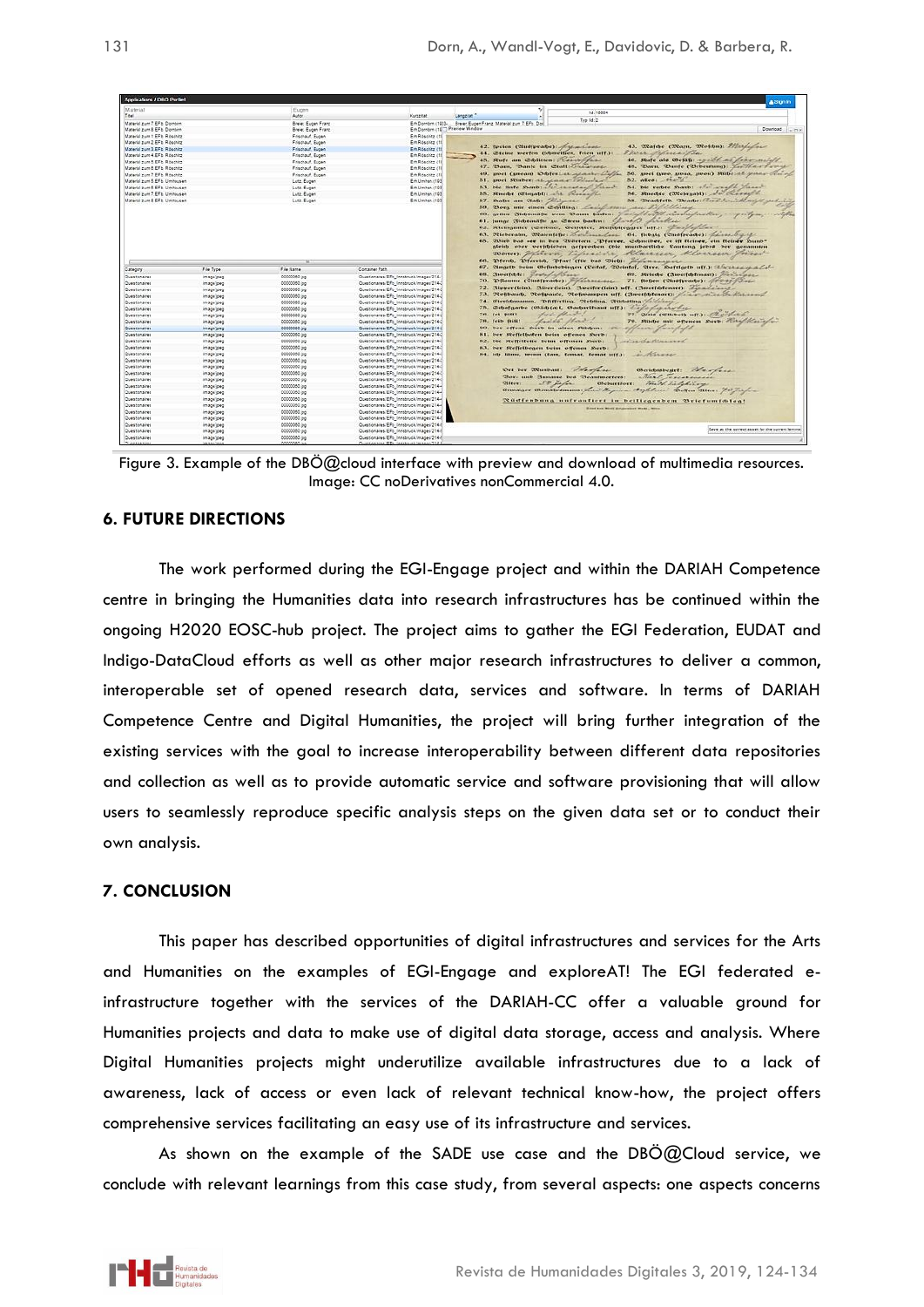learnings on how to embed a traditional Humanities project with non-standard language data into a multidisciplinary Horizon 2020 workflow. This goes hand in hand with learnings on interdisciplinary collaboration and discussion of actor needs from a meta level, but also on challenges arising from collaboration across various disciplines. Our example has demonstrated the application of knowledge design for a networked Humanities case study, resulting in the unique non-standard language collection becoming accessible and available via cloud services (DBÖ@cloud). In this way, the described infrastructures and services that enable access to, use and re-use of data across disciplines on a wider, global level, opening up resources for the benefit of information and knowledge society.

In conclusion, we can remark that for future endeavours, we wish to direct our efforts towards upscaling to exploit the data and infrastructure deeper within the exploreAT! framework under the new concept of "cultural lexicography development" as well as within the open innovation research infrastructure movement.

## **SUPPORTING AGENCIES**

The work presented in this paper has been supported by the EGI-Engage H2020 project (Grant number 654142), COST Action IS 1305 "ENeL" and the "exploreAT!" project, funded by Nationalstiftung für Forschung, Technologie und Entwicklung (Nationalstiftung FTE) at the Austrian Academy of Sciences.

### **BIBLIOGRAPHIC REFERENCES**

- Abgaz, Y., Dorn, A., Piringer, B. & Wandl-Vogt, E. (2018). Semantic Model for Traditional Data Collection Questionnaires enabling Cultural Analysis. In *Proceedings of the Eleventh International Conference on Language Resources and Evaluation (LREC 2018): 7-12 May 2018* (pp. 21-29). Miyazaki, Japan.
- Abgaz, Y., Dorn, A., Piringer, B., Wandl-Vogt, E. & Way, A. (2018). Semantic Modelling and Publishing of Traditional Data Collection Questionnaires and Answers. *Information*, *9*(12), 297. Retrieved January 10, 2019 from https://doi.org/10.3390/info9120297.
- Annoni, M. (2010). Culture, Power and Dictionaries: How to use lexicography to study cultural objects. *SemiotiX: A Global Information Magazine, 2*. Retrieved January 10, 2019 from [http://semioticon.com/semiotix/2010/07/culture-power-and-dictionaries-how-to-use](http://semioticon.com/semiotix/2010/07/culture-power-and-dictionaries-how-to-use-the-lexicography-to-study-cultural-objects/)[the-lexicography-to-study-cultural-objects/.](http://semioticon.com/semiotix/2010/07/culture-power-and-dictionaries-how-to-use-the-lexicography-to-study-cultural-objects/)
- Benito, A., Dorn, A., Theron, R. & Wandl-Vogt, E., (2018). Shedding Light on Indigenous Knowledge Concepts and World Perception through Visual Analysis. Paper presented at *Digital Humanities 2018 "Bridges/Puentes"*. Mexico City, Mexico.
- CESSDA-ERIC. (n.d.). *Consortium of European Social Science Data Archives*. Retrieved January 10, 2019 from [https://www.cessda.eu/.](https://www.cessda.eu/)

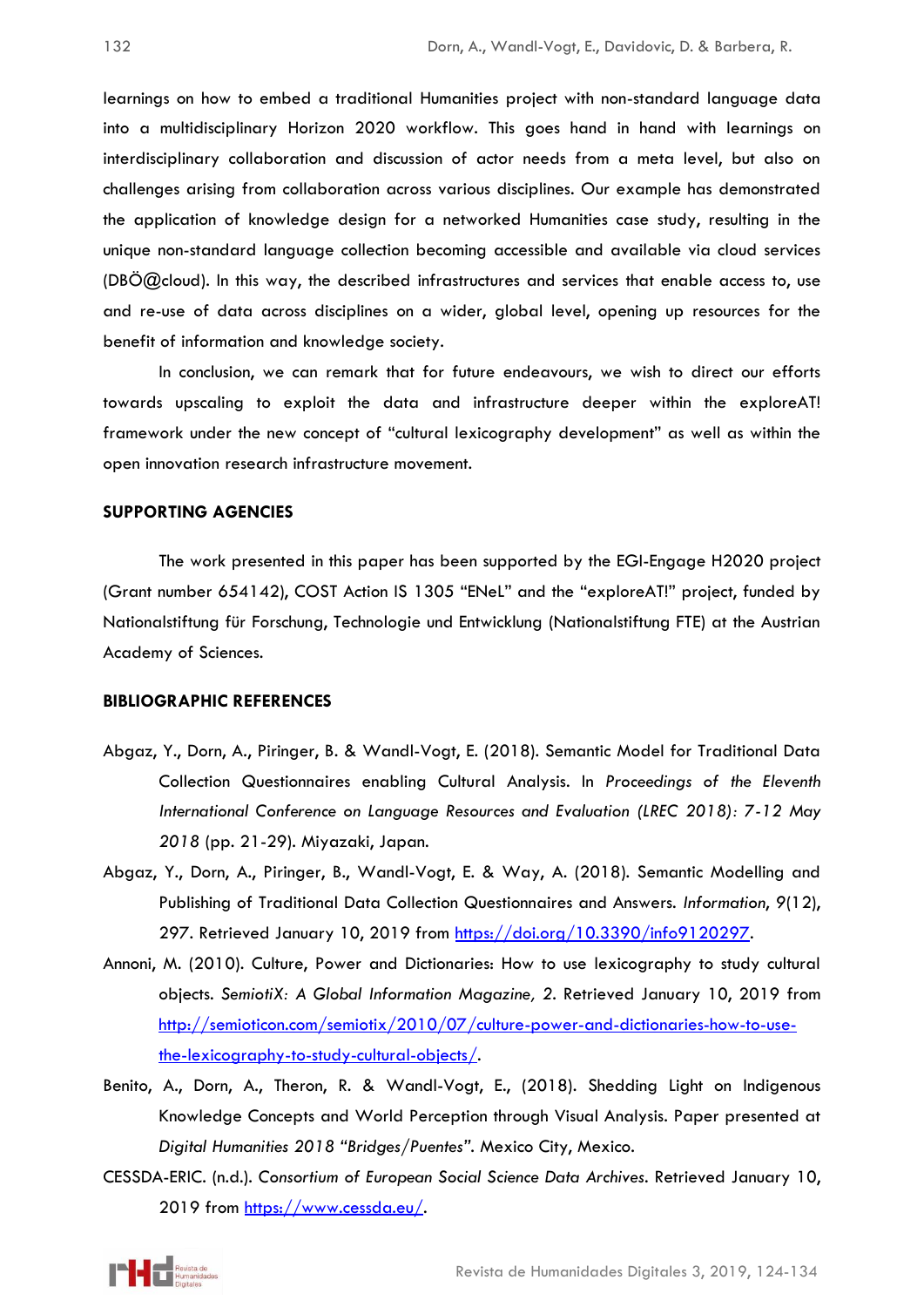- CLARIN-ERIC. (n.d.). *European Research Infrastructure for Language Resources and Technology*. Retrieved January 10, 2019 from [https://www.clarin.eu/.](https://www.clarin.eu/)
- DARIAH-EU. (n.d.). *Digital Research Infrastructure for Arts and Humanities*. Retrieved January 10, 2019 from [https://www.dariah.eu/.](https://www.dariah.eu/)
- Datenbank der bairischen Mundarten in Österreich (Database of Bavarian Dialects in Austria) [database]. *Wien: Österreichische Akademie der Wissenschaften*. [Processing status: 2018.12.]
- Dorn, A., Wandl-Vogt, E., Abgaz, Y., Benito Santos, A. & Theron, R. (2018). Unlocking Cultural Conceptualisation in Indigenous Language Resources: Collaborative Computing Methodologies. In C. Soria, L. Besacier & L. Pretorius (Eds.), *Proceedings of the LREC 2018 Workshop "CCURL2018-Sustaining, Knowledge Diversity in the Digital Age": 12 May 2018* (pp. 19-22). Miyazaki, Japan.
- EGI-Engage (2015). Engaging the EGI Community towards an Open Science Commons. Retrieved January 10, 2019 from [https://wiki.egi.eu/wiki/EGI-Engage:Main\\_Page.](https://wiki.egi.eu/wiki/EGI-Engage:Main_Page)
- EOSC. (2017). European Open Science Cloud Declaration. Retrieved January 10, 2019 from [https://ec.europa.eu/research/openscience/pdf/eosc\\_declaration.pdf.](https://ec.europa.eu/research/openscience/pdf/eosc_declaration.pdf)
- EOSC-hub. (2018). Services for the European Open Science Cloud. Retrieved January 10, 2019 from [http://www.eosc-hub.eu/.](http://www.eosc-hub.eu/)
- Finke, P. (2013). *Citizen Science: das unterschätzte Wissen der Laien*. München: Oekom Verlag.
- Jones, M. C. & Ogilvie, S. (Eds.). (2013). *Keeping Languages Alive: Documentation, Pedagogy and Revitalization*. Cambridge: Cambridge University Press.
- Meecham, P. (2013). Social Work. Museums. Technology, and Material Culture. In K. Drotner and K. C. Schroder (Eds.), *Museum Communication and Social Media: The Connected Museum*  (pp. 33-53). New York: Routledge.
- OpenAire. (2018). Website. Retrieved January 10, 2019 from [https://www.openaire.eu/.](https://www.openaire.eu/)
- Schopper, D., Bowers., J. & Wandl-Vogt, E. (2015). dboe@TEI: remodelling a database of dialects into a rich LOD resource. In *Proceedings of the TEI conference and Members meetings 2015*. Lyon, France.
- UNESCO. (2002). Universal Declaration on Cultural Diversity: a vision, a conceptual platform, a pool of ideas for implementation, a new paradigm. *Cultural Diversity series,* Vol.1. Retrieved January 10, 2019 from [https://bit.ly/2c1cCUZ.](https://bit.ly/2c1cCUZ)
- \_\_\_\_\_ (2014). *Immaterial Cultural Heritage*. Website. Retrieved January 10, 2019 from [http://www.unesco.at/kultur/nat\\_immat\\_kulturerbe\\_eng.htm.](http://www.unesco.at/kultur/nat_immat_kulturerbe_eng.htm)
- Wandl-Vogt, E. (2008). Wie man ein Jahrhundertprojekt zeitgemäß hält: Datenbankgestützte Dialektlexikografie am Institut für Österreichische Dialekt- und Namenlexika (I Dinamlex) (mit 10 Abbildungen). In E. Peter (Ed.), *Bausteine zur Wissenschaftsgeschichte von Dialektologie/germanistischer Sprachwissenschaft im 19. und 20. Jahrhundert. Beiträge zum*